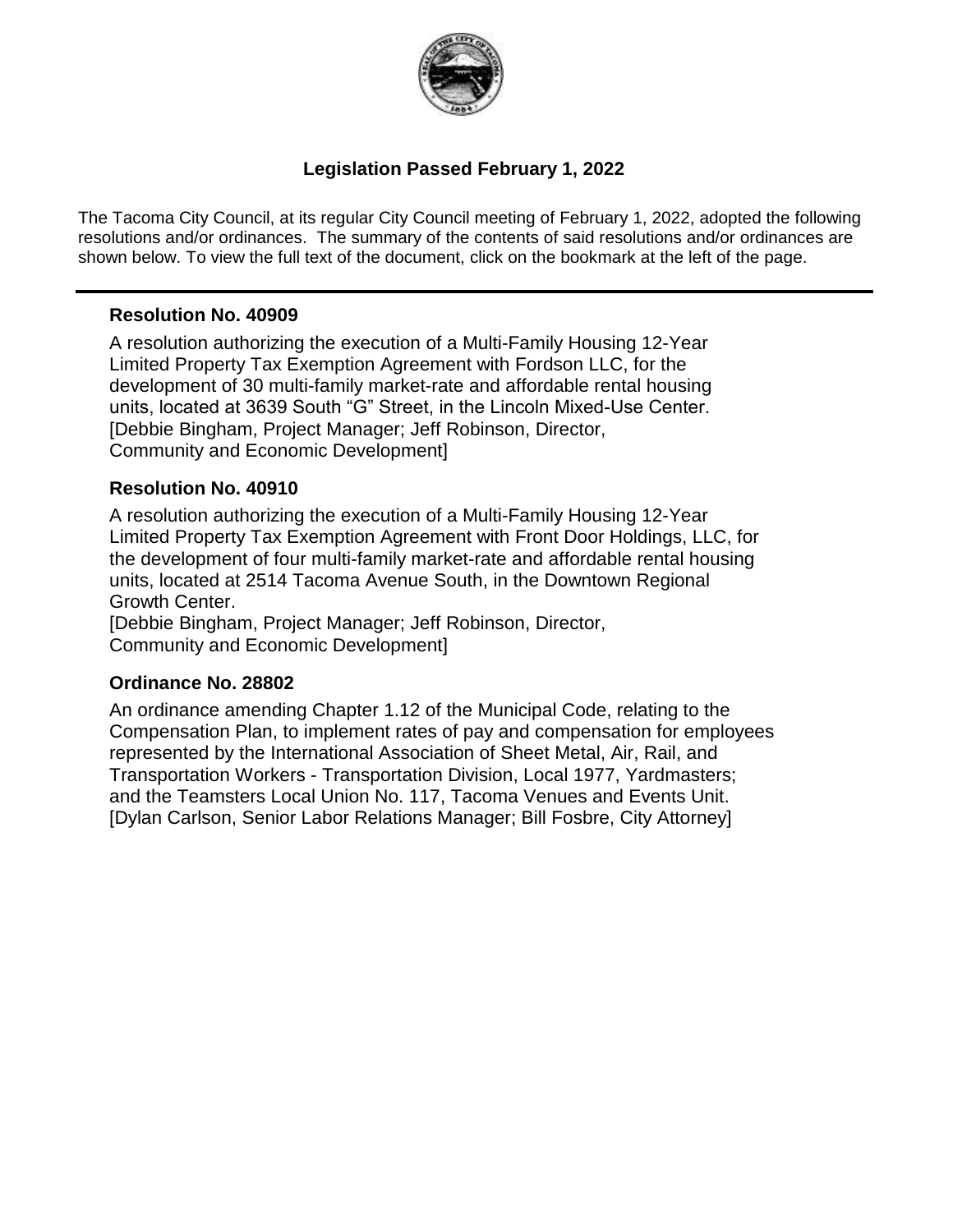# Req. #22-0033



# **RESOLUTION NO. 40909**

| 1<br>$\overline{2}$<br>3 | A RESOLUTION relating to the multi-family property tax exemption program;<br>authorizing the execution of a Multi-Family Housing 12-Year Limited Property<br>Tax Exemption Agreement with Fordson LLC, for the development of 30<br>multi-family market-rate and affordable rental housing units to be located at |                                                                                 |                     |                                                                                |  |  |  |
|--------------------------|-------------------------------------------------------------------------------------------------------------------------------------------------------------------------------------------------------------------------------------------------------------------------------------------------------------------|---------------------------------------------------------------------------------|---------------------|--------------------------------------------------------------------------------|--|--|--|
| 4                        | 3639 South "G" Street in the Lincoln Mixed-Use Center.                                                                                                                                                                                                                                                            |                                                                                 |                     |                                                                                |  |  |  |
| 5                        | WHEREAS the City has, pursuant to chapter 84.14 of the Revised Code of                                                                                                                                                                                                                                            |                                                                                 |                     |                                                                                |  |  |  |
| $6\phantom{1}$           |                                                                                                                                                                                                                                                                                                                   |                                                                                 |                     | Washington, designated several Residential Target Areas for the allowance of a |  |  |  |
| $\overline{7}$           |                                                                                                                                                                                                                                                                                                                   | limited property tax exemption for new multi-family residential housing, and    |                     |                                                                                |  |  |  |
| 8                        |                                                                                                                                                                                                                                                                                                                   |                                                                                 |                     | WHEREAS the City has, through Ordinance No. 25789, enacted a program           |  |  |  |
| $\boldsymbol{9}$         |                                                                                                                                                                                                                                                                                                                   | whereby property owners in Residential Target Areas may qualify for a Final     |                     |                                                                                |  |  |  |
| 10<br>11                 |                                                                                                                                                                                                                                                                                                                   | Certificate of Tax Exemption which certifies to the Pierce County               |                     |                                                                                |  |  |  |
| 12                       |                                                                                                                                                                                                                                                                                                                   | Assessor-Treasurer that the owner is eligible to receive a limited property tax |                     |                                                                                |  |  |  |
| 13                       | exemption, and                                                                                                                                                                                                                                                                                                    |                                                                                 |                     |                                                                                |  |  |  |
| 14                       |                                                                                                                                                                                                                                                                                                                   |                                                                                 |                     | WHEREAS Fordson LLC, is proposing to develop 30 new market-rate and            |  |  |  |
|                          | affordable rental housing units to consist of:                                                                                                                                                                                                                                                                    |                                                                                 |                     |                                                                                |  |  |  |
| 15                       |                                                                                                                                                                                                                                                                                                                   |                                                                                 |                     |                                                                                |  |  |  |
| 16                       |                                                                                                                                                                                                                                                                                                                   |                                                                                 |                     |                                                                                |  |  |  |
| 17                       | <b>Number of Units</b><br>Market Rate                                                                                                                                                                                                                                                                             | <b>Type of Unit</b>                                                             | <b>Average Size</b> | <b>Expected Rental Rate</b>                                                    |  |  |  |
|                          | 15                                                                                                                                                                                                                                                                                                                | One bedroom, one bath                                                           | 607 Square Feet     | \$1,450                                                                        |  |  |  |
| 18                       | 9                                                                                                                                                                                                                                                                                                                 | Two bedroom, one bath                                                           | 774 Square Feet     | \$1,700                                                                        |  |  |  |
| 19                       | Affordable Rate<br>3                                                                                                                                                                                                                                                                                              | One bedroom, one bath                                                           | 607 Square Feet     | \$1,454 (including utilities)                                                  |  |  |  |
| 20                       | $\overline{3}$                                                                                                                                                                                                                                                                                                    | Two bedroom, one bath                                                           | 774 Square Feet     | \$1,635 (including utilities)                                                  |  |  |  |
| 21                       |                                                                                                                                                                                                                                                                                                                   | as well as 16 on-site residential parking stalls, and                           |                     |                                                                                |  |  |  |
| 22                       |                                                                                                                                                                                                                                                                                                                   | WHEREAS the Director of Community and Economic Development has                  |                     |                                                                                |  |  |  |
| 23                       |                                                                                                                                                                                                                                                                                                                   |                                                                                 |                     | reviewed the proposed property tax exemption and recommends that a conditional |  |  |  |
| 24                       |                                                                                                                                                                                                                                                                                                                   |                                                                                 |                     |                                                                                |  |  |  |
| 25                       |                                                                                                                                                                                                                                                                                                                   | property tax exemption be awarded for the property located at 3639 South "G"    |                     |                                                                                |  |  |  |
| 26                       |                                                                                                                                                                                                                                                                                                                   |                                                                                 |                     |                                                                                |  |  |  |
|                          |                                                                                                                                                                                                                                                                                                                   | -1-                                                                             |                     |                                                                                |  |  |  |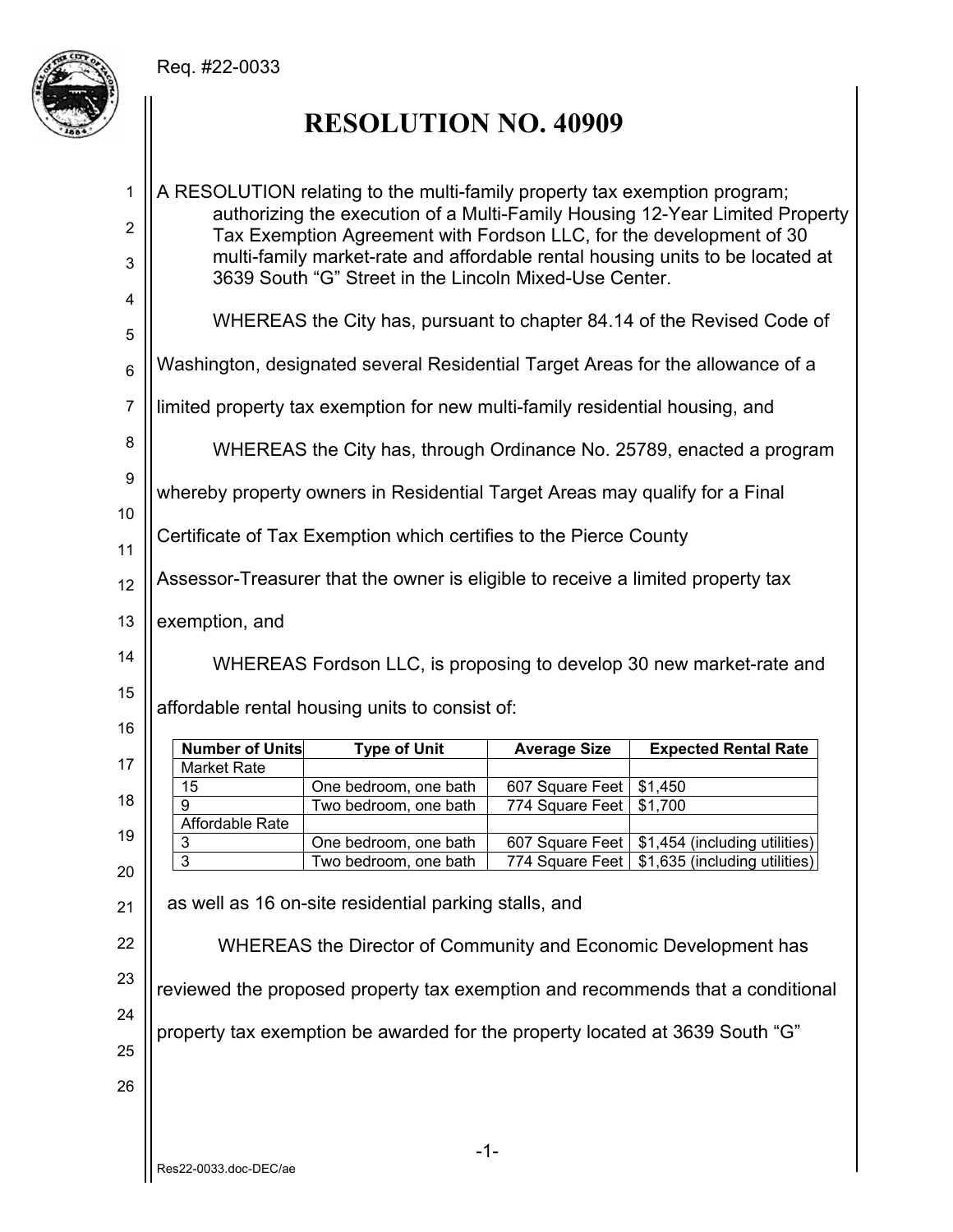

|                | Street in the Lincoln Mixed-Use Center, as more particularly described in the |                                                                                       |
|----------------|-------------------------------------------------------------------------------|---------------------------------------------------------------------------------------|
| 1              | attached Exhibit "A"; Now, Therefore,                                         |                                                                                       |
| $\overline{2}$ | BE IT RESOLVED BY THE COUNCIL OF THE CITY OF TACOMA:                          |                                                                                       |
| 3              |                                                                               | Section 1. That the City Council does hereby approve and authorize a                  |
| 4<br>5         |                                                                               | conditional property tax exemption, for a period of 12 years, to Fordson LLC, for the |
| $\,6$          |                                                                               | property located at 3639 South "G" Street in the Lincoln Mixed-Use Center, as more    |
| $\overline{7}$ | particularly described in the attached Exhibit "A."                           |                                                                                       |
| 8              |                                                                               | Section 2. That the proper officers of the City are authorized to execute a           |
| 9              | Multi-Family Housing 12-Year Limited Property Tax Exemption Agreement with    |                                                                                       |
| 10             |                                                                               |                                                                                       |
| 11             | Fordson LLC, said document to be substantially in the form of the proposed    |                                                                                       |
| 12             | agreement on file in the office of the City Clerk.                            |                                                                                       |
| 13<br>14       | Adopted ___                                                                   |                                                                                       |
| 15             |                                                                               |                                                                                       |
| 16             | Attest:                                                                       | Mayor                                                                                 |
| 17             |                                                                               |                                                                                       |
| 18             | <b>City Clerk</b>                                                             |                                                                                       |
| 19             | Approved as to form:                                                          | Legal description approved:                                                           |
| 20             |                                                                               |                                                                                       |
| 21             | <b>Deputy City Attorney</b>                                                   | <b>Chief Surveyor</b>                                                                 |
| 22             |                                                                               | <b>Public Works Department</b>                                                        |
| 23             |                                                                               |                                                                                       |
| 24<br>25       |                                                                               |                                                                                       |
| 26             |                                                                               |                                                                                       |
|                |                                                                               |                                                                                       |
|                | $-2-$<br>Res22-0033.doc-DEC/ae                                                |                                                                                       |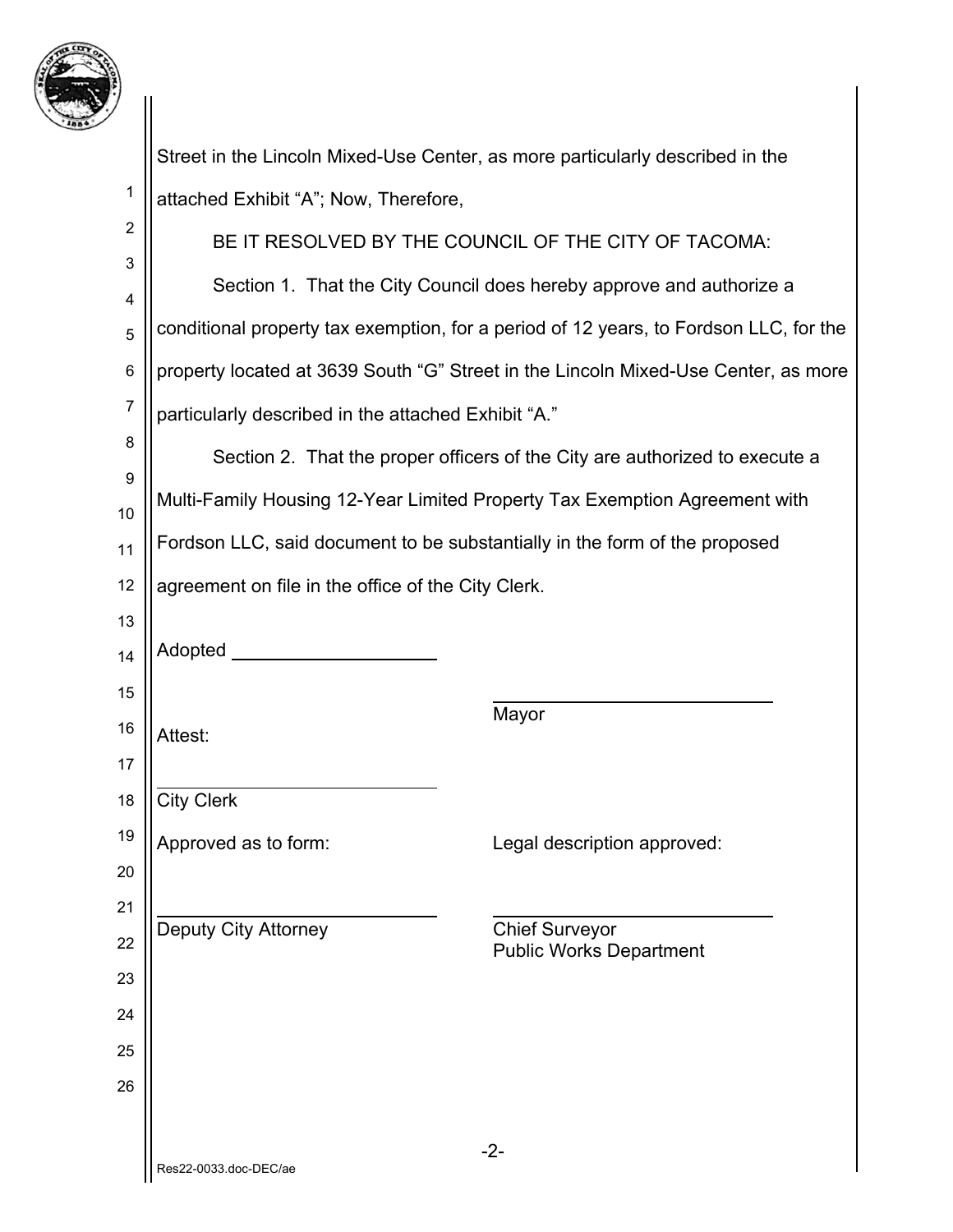

2

4

5

6

7

8

9

10

11

12

13

14

15

16

17

18

19

20

21

22

23

24

25

26

#### **EXHIBIT "A"**

### **LEGAL DESCRIPTION**

3 Tax Parcel: 7470032810

Legal Description:

That portion of the Northwest Quarter of the Northwest Quarter of Section 16, Township 20 North, Range 03 East of the Willamette Meridian, more particularly described as follows:

Beginning at a point on the West boundary line of Block 103, Amended Map of School Land Addition to the City of Tacoma, according to the Plat filed for record July 22, 1903, in Pierce County, Washington, 392 feet South of the Northwest corner of said block; Thence East parallel with the North line of said Block, 142 feet; Then South 125.685 feet to the South boundary of said Block; Thence West along the South boundary of said Block, 142 feet to the Southwest corner thereof; Thence North 125.685 feet to the Point of Beginning.

Situate in the City of Tacoma, County of Pierce, State of Washington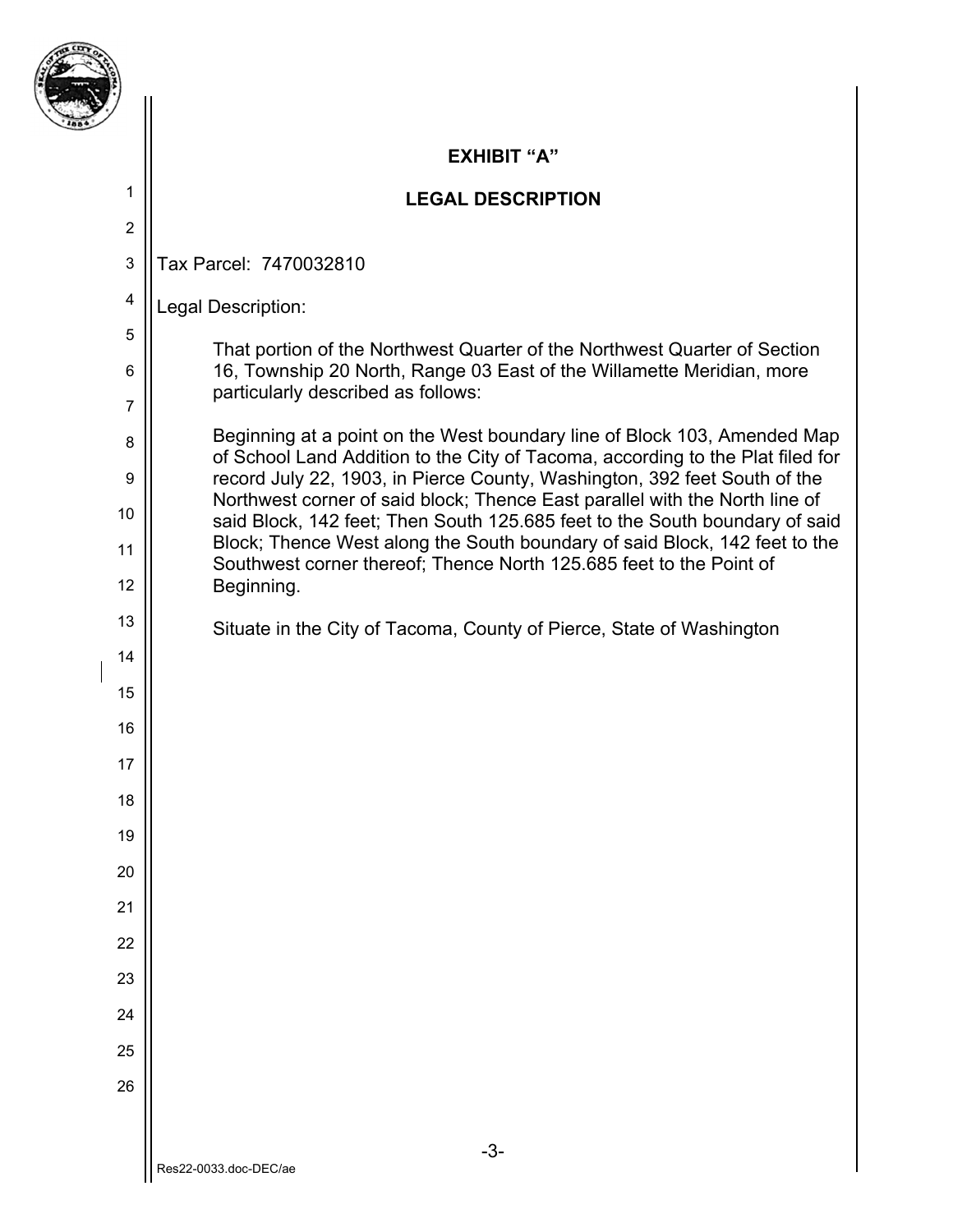## Req. #22-0032



# **RESOLUTION NO. 40910**

| $\mathbf{1}$        |                                                                                                                                                                                                                              | A RESOLUTION relating to the multi-family property tax exemption program;       |                     |                                                                                |  |  |  |
|---------------------|------------------------------------------------------------------------------------------------------------------------------------------------------------------------------------------------------------------------------|---------------------------------------------------------------------------------|---------------------|--------------------------------------------------------------------------------|--|--|--|
| $\overline{2}$<br>3 | authorizing the execution of a Multi-Family Housing 12-Year Limited Property<br>Tax Exemption Agreement with Front Door Holdings, LLC, for the<br>development of four multi-family market-rate and affordable rental housing |                                                                                 |                     |                                                                                |  |  |  |
| 4                   | units to be located at 2514 Tacoma Avenue South in the Downtown Regional<br>Growth Center.                                                                                                                                   |                                                                                 |                     |                                                                                |  |  |  |
| 5                   |                                                                                                                                                                                                                              |                                                                                 |                     | WHEREAS the City has, pursuant to chapter 84.14 of the Revised Code of         |  |  |  |
| 6                   |                                                                                                                                                                                                                              |                                                                                 |                     |                                                                                |  |  |  |
| $\overline{7}$      |                                                                                                                                                                                                                              |                                                                                 |                     | Washington, designated several Residential Target Areas for the allowance of a |  |  |  |
| 8                   |                                                                                                                                                                                                                              | limited property tax exemption for new multi-family residential housing, and    |                     |                                                                                |  |  |  |
| 9                   |                                                                                                                                                                                                                              |                                                                                 |                     | WHEREAS the City has, through Ordinance No. 25789, enacted a program           |  |  |  |
| 10                  |                                                                                                                                                                                                                              | whereby property owners in Residential Target Areas may qualify for a Final     |                     |                                                                                |  |  |  |
| 11                  |                                                                                                                                                                                                                              | Certificate of Tax Exemption which certifies to the Pierce County               |                     |                                                                                |  |  |  |
| 12                  |                                                                                                                                                                                                                              | Assessor-Treasurer that the owner is eligible to receive a limited property tax |                     |                                                                                |  |  |  |
| 13                  | exemption, and                                                                                                                                                                                                               |                                                                                 |                     |                                                                                |  |  |  |
|                     |                                                                                                                                                                                                                              |                                                                                 |                     |                                                                                |  |  |  |
| 14                  |                                                                                                                                                                                                                              |                                                                                 |                     |                                                                                |  |  |  |
| 15                  |                                                                                                                                                                                                                              | WHEREAS Front Door Holdings, LLC, is proposing to develop four new              |                     |                                                                                |  |  |  |
| 16                  |                                                                                                                                                                                                                              | market-rate and affordable rental housing units to consist of:                  |                     |                                                                                |  |  |  |
| 17                  | <b>Number of Units</b>                                                                                                                                                                                                       | <b>Type of Unit</b>                                                             | <b>Average Size</b> | <b>Expected Rental Rate</b>                                                    |  |  |  |
|                     | <b>Market Rate</b>                                                                                                                                                                                                           |                                                                                 |                     |                                                                                |  |  |  |
| 18                  | 1                                                                                                                                                                                                                            | Studio                                                                          | 560 Square Feet     | \$1,300                                                                        |  |  |  |
| 19                  | $\overline{2}$                                                                                                                                                                                                               | Two bedroom, two and                                                            | 1,138 Square Feet   | \$2,000                                                                        |  |  |  |
|                     |                                                                                                                                                                                                                              | one-half bath                                                                   |                     |                                                                                |  |  |  |
| 20                  | <b>Affordable Rate</b>                                                                                                                                                                                                       |                                                                                 |                     |                                                                                |  |  |  |
|                     |                                                                                                                                                                                                                              | Studio                                                                          |                     | 560 Square Feet   \$1,273 (including utilities)                                |  |  |  |
| 21                  |                                                                                                                                                                                                                              | as well as two on-site residential parking stalls, and                          |                     |                                                                                |  |  |  |
| 22<br>23            |                                                                                                                                                                                                                              | WHEREAS the Director of Community and Economic Development has                  |                     |                                                                                |  |  |  |
| 24                  |                                                                                                                                                                                                                              | reviewed the proposed property tax exemption and recommends that a              |                     |                                                                                |  |  |  |
| 25                  |                                                                                                                                                                                                                              | conditional property tax exemption be awarded for the property located at       |                     |                                                                                |  |  |  |
| 26                  |                                                                                                                                                                                                                              |                                                                                 |                     |                                                                                |  |  |  |
|                     |                                                                                                                                                                                                                              |                                                                                 |                     |                                                                                |  |  |  |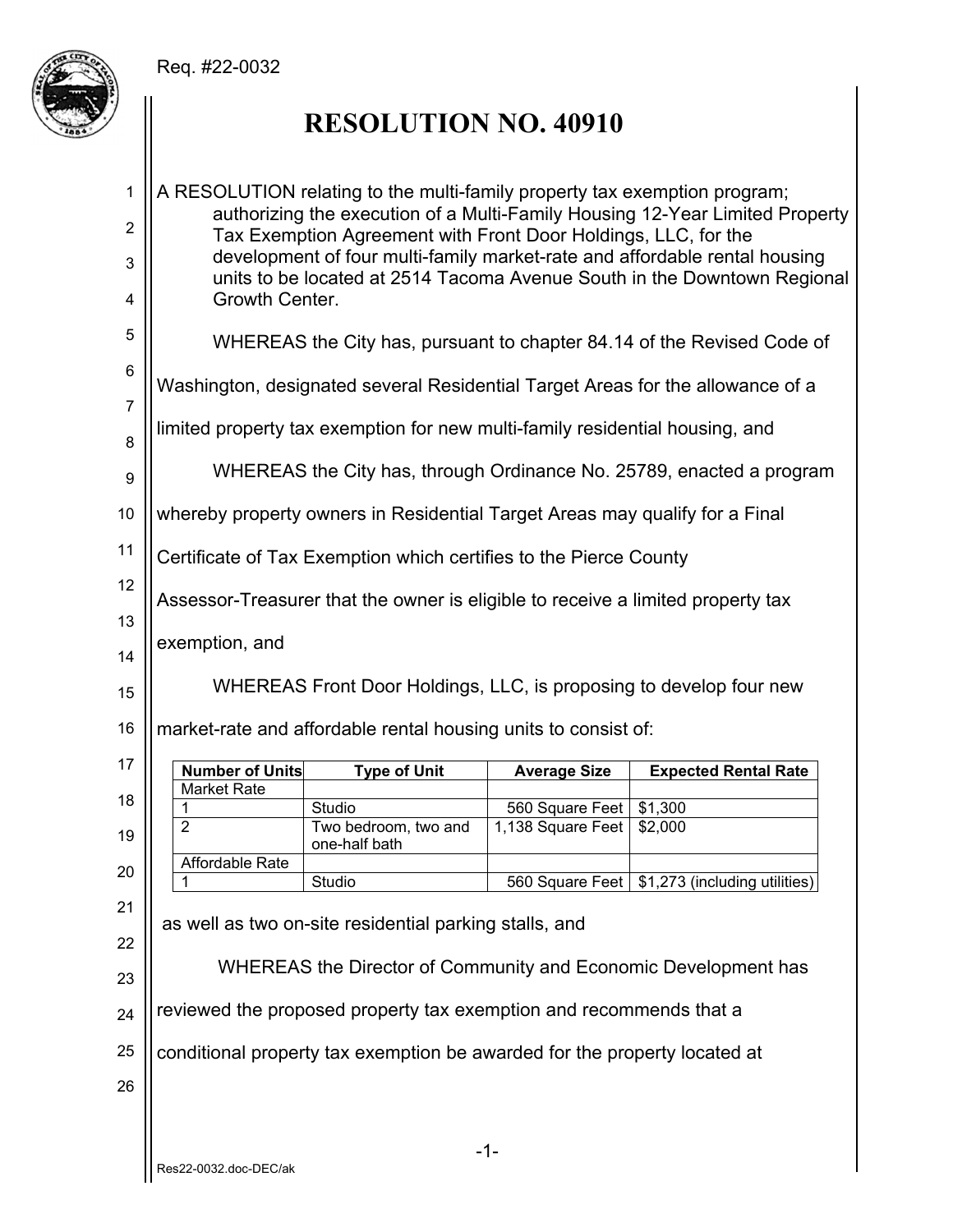

|                |                                                                                | 2514 Tacoma Avenue South in the Downtown Regional Growth Center, as more              |
|----------------|--------------------------------------------------------------------------------|---------------------------------------------------------------------------------------|
| 1              | particularly described in the attached Exhibit "A"; Now, Therefore,            |                                                                                       |
| $\overline{2}$ |                                                                                | BE IT RESOLVED BY THE COUNCIL OF THE CITY OF TACOMA:                                  |
| 3              |                                                                                | Section 1. That the City Council does hereby approve and authorize a                  |
| 4<br>5         |                                                                                | conditional property tax exemption, for a period of 12 years, to Front Door Holdings, |
| 6              | LLC, for the property located at 2514 Tacoma Avenue South in the Downtown      |                                                                                       |
| 7              |                                                                                | Regional Growth Center, as more particularly described in the attached Exhibit "A."   |
| 8              |                                                                                | Section 2. That the proper officers of the City are authorized to execute a           |
| 9              | Multi-Family Housing 12-Year Limited Property Tax Exemption Agreement with     |                                                                                       |
| 10             |                                                                                |                                                                                       |
| 11             | Front Door Holdings, LLC, said document to be substantially in the form of the |                                                                                       |
| 12             | proposed agreement on file in the office of the City Clerk.                    |                                                                                       |
| 13<br>14       | Adopted <b>Adopted</b>                                                         |                                                                                       |
| 15             |                                                                                |                                                                                       |
| 16             | Attest:                                                                        | Mayor                                                                                 |
| 17             |                                                                                |                                                                                       |
| 18             | <b>City Clerk</b>                                                              |                                                                                       |
| 19             | Approved as to form:                                                           | Legal description approved:                                                           |
| 20             |                                                                                |                                                                                       |
| 21             |                                                                                |                                                                                       |
| 22             | <b>Deputy City Attorney</b>                                                    | <b>Chief Surveyor</b><br><b>Public Works Department</b>                               |
| 23<br>24       |                                                                                |                                                                                       |
| 25             |                                                                                |                                                                                       |
| 26             |                                                                                |                                                                                       |
|                |                                                                                |                                                                                       |
|                | Res22-0032.doc-DEC/ak                                                          | $-2-$                                                                                 |
|                |                                                                                |                                                                                       |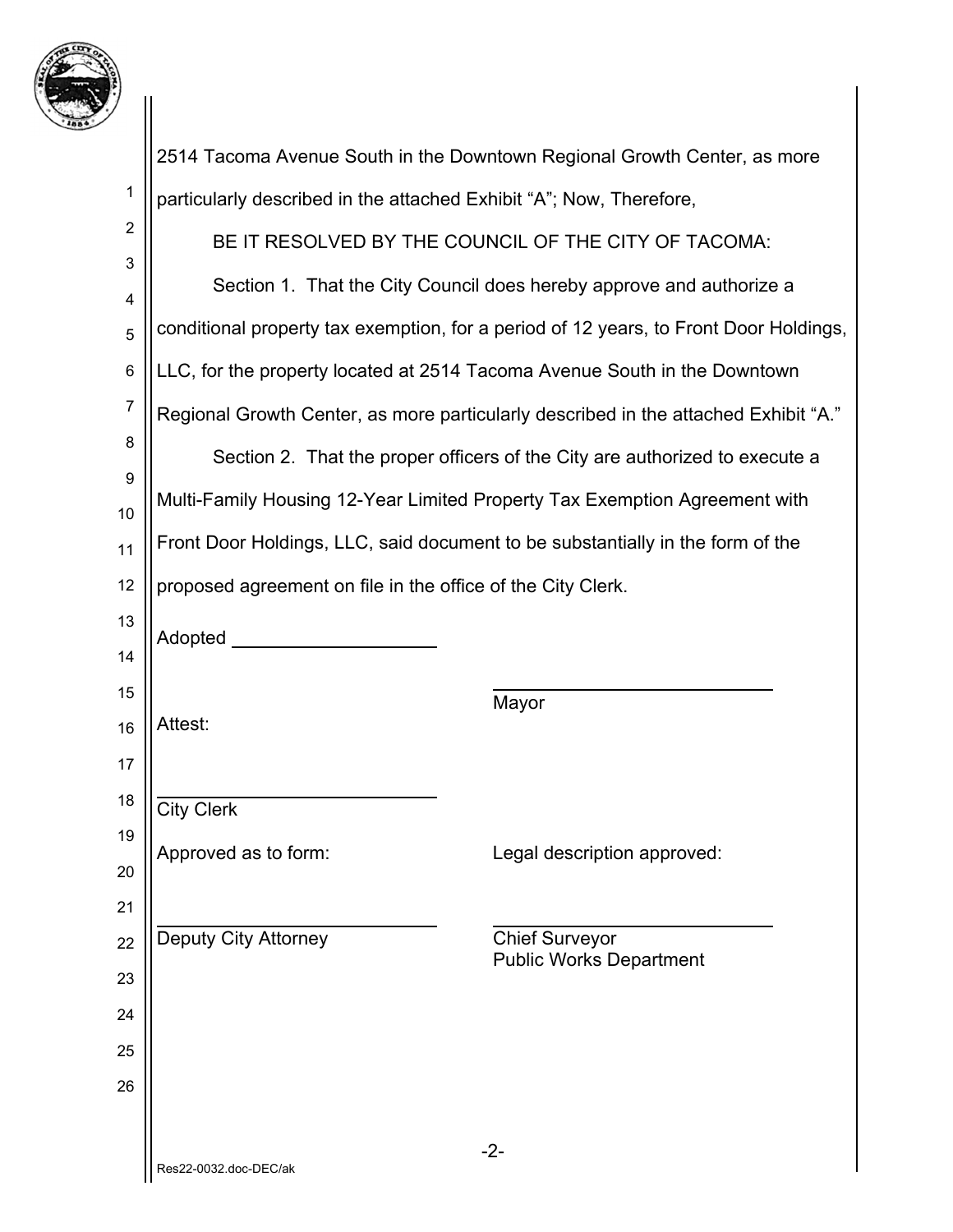

2

4

5

6

7

8

9

10

11

12

13

14

15

16

17

18

19

20

21

22

23

24

25

26

### **EXHIBIT "A"**

## **LEGAL DESCRIPTION**

3 Tax Parcel: 2025120042

Legal Description:

That portion of the Southwest Quarter of the Northwest Quarter of Section 09, Township 20 North, Range 03 East of the Willamette Meridian, more particularly described as follows:

Lot 7, Block 2512, Sahm's Addition to Tacoma, Washington Territory, according to the plat recorded in Volume 1 of Plats at Page 69, records of the Pierce County Auditor; Together with the East 10 feet of alley abutting thereon vacated by City of Tacoma Ordinance 1956; Excluding that portion of said Lot 7 described as follows: Commencing at the centerline intersection of Tacoma Avenue South and South 25th Street; Thence South 82°42'02" West along said centerline of South 25th Street, a distance of 50.00 feet; Thence South 07°21'56" East, a distance of 40.00 feet to the Northeast corner of said Block 2512; Thence South 07°21'56" East along the West margin of Tacoma Avenue South, a distance of 164.92 feet to the Northeast corner of said Lot 7 of said Plat and the Point of Beginning; Thence South 82°41'22" West along the North Line of said Lot 7, a distance of 129.76 feet to the West Line of the East portion of alley vacated by City of Tacoma Ordinance 1956; Thence South 07°22'14" East along said West margin, a distance of 3.71 feet; Thence North 82°41'15" East, a distance of 129.76 feet to the West margin of Tacoma Avenue South; Thence North 07°21'56" West, a distance of 3.70 feet to the Point of Beginning.

(Also known as Parcel 'B' of City of Tacoma Boundary Line Adjustment No. LU20-0253, according to the map thereof recorded under recording number 202103015008, records of Pierce County, Washington).

Situate in the City of Tacoma, County of Pierce, State of Washington.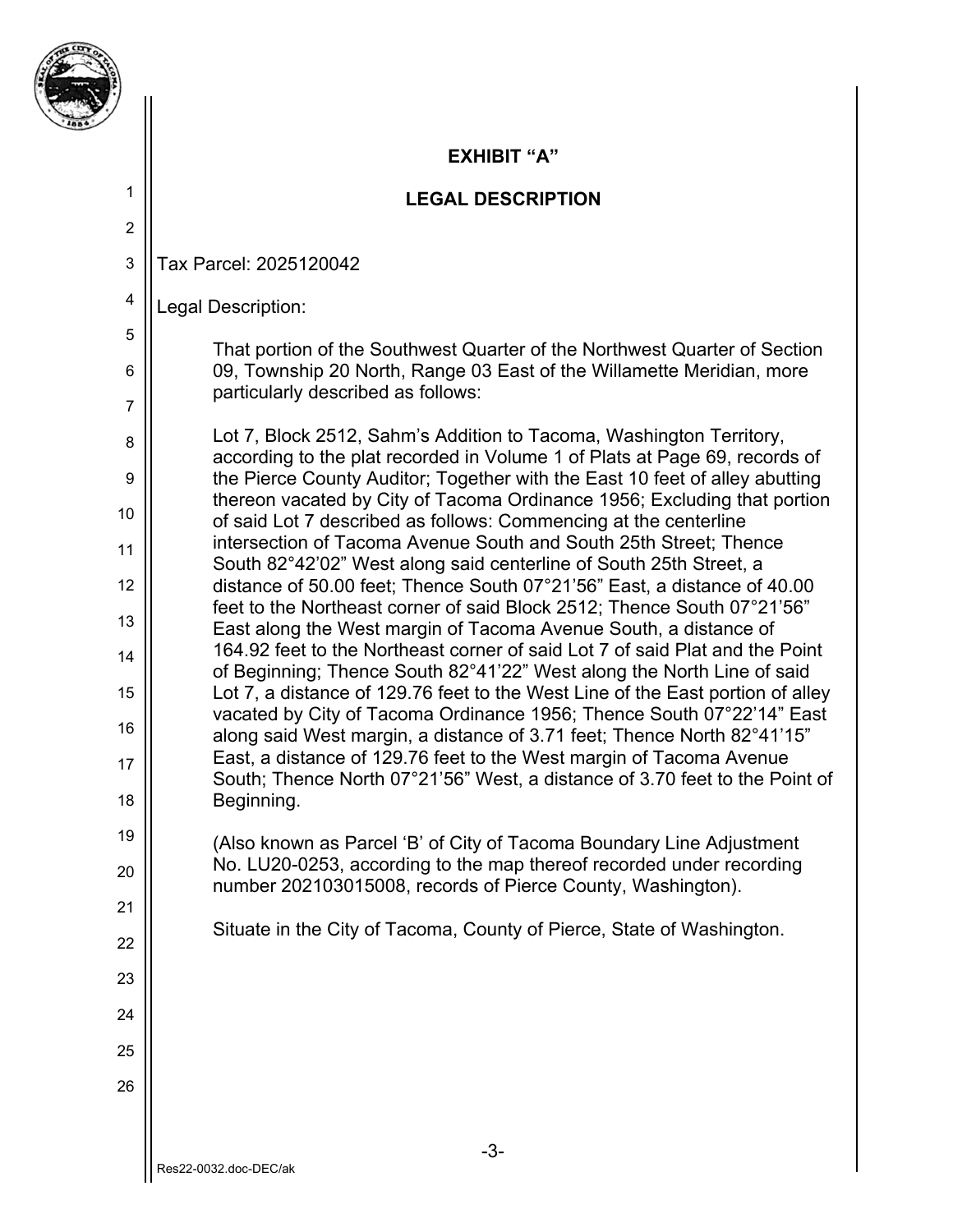# Req. #22-0027



# **ORDINANCE NO. 28802**

| 1              | AN ORDINANCE relating to pay and compensation; amending Chapter 1.12 of the                                                                                                                          |
|----------------|------------------------------------------------------------------------------------------------------------------------------------------------------------------------------------------------------|
| $\overline{2}$ | Tacoma Municipal Code to implement rates of pay and compensation for                                                                                                                                 |
| 3              | employees represented by the International Association of Sheet Metal, Air,<br>Rail, and Transportation Workers - Transportation Division (SMART-TD),                                                |
| 4              | Local 1977 - Yardmasters; and the Teamsters Local Union No. 117,<br>Tacoma Venues and Events (TVE) Unit; and declaring the effective dates                                                           |
| 5              | thereof.                                                                                                                                                                                             |
| 6              | BE IT ORDAINED BY THE CITY OF TACOMA:                                                                                                                                                                |
| $\overline{7}$ | Section 1. That Section 1.12.115 of the Tacoma Municipal Code ("TMC") is                                                                                                                             |
| 8              | hereby amended, effective as provided by law, to read as follows:                                                                                                                                    |
| 9              | 1.12.115<br>Deferred compensation.                                                                                                                                                                   |
| 10             | $* * *$                                                                                                                                                                                              |
| 11             | G. The City will match the deferred compensation contribution of Rail personnel in the<br>classification of Railway Yardmaster (CSC 7115) based on criteria as set forth in the collective           |
| 12             | bargaining agreement between the City of Tacoma and the United Transportation                                                                                                                        |
| 13             | UnionInternational Association of Sheet Metal, Air Rail and Transportation Workers -<br>Transportation Division (SMART-TD), Yardmasters_Unit. The amount of the deferred                             |
| 14             | compensation match will be determined by the financial performance of Tacoma Rail in the prior<br>year. If a negative net income is posted, the employer match will be an amount up to 2 percent of  |
| 15             | base salary. If a positive net income is posted, the employer match will be an amount of up to<br>3 percent of base salary. In accordance with the City's deferred compensation rules, there will be |
| 16             | no employer match on Roth contributions.                                                                                                                                                             |
| 17             | * * *                                                                                                                                                                                                |
| 18             | Section 2. That Section 1.12.355 of the TMC is hereby amended, effective                                                                                                                             |
| 19             | retroactive to January 1, 2021, to read as follows:                                                                                                                                                  |
| 20             | Code<br>A<br>Job Title<br>1<br>$\overline{c}$                                                                                                                                                        |
| 21             | Railway Yardmaster<br>7115<br>39.64<br>49.54                                                                                                                                                         |
| 22             |                                                                                                                                                                                                      |
| 23             | Job Title<br>$\overline{2}$<br>$\overline{A}$<br>$\mathbf{1}$<br>Code<br>7115<br>Railway Yardmaster<br>40.42<br>50.53                                                                                |
| 24             |                                                                                                                                                                                                      |
| 25             |                                                                                                                                                                                                      |
| 26             |                                                                                                                                                                                                      |
|                |                                                                                                                                                                                                      |
|                | $-1-$                                                                                                                                                                                                |
|                | Ord22-0027.doc-CAC/ae                                                                                                                                                                                |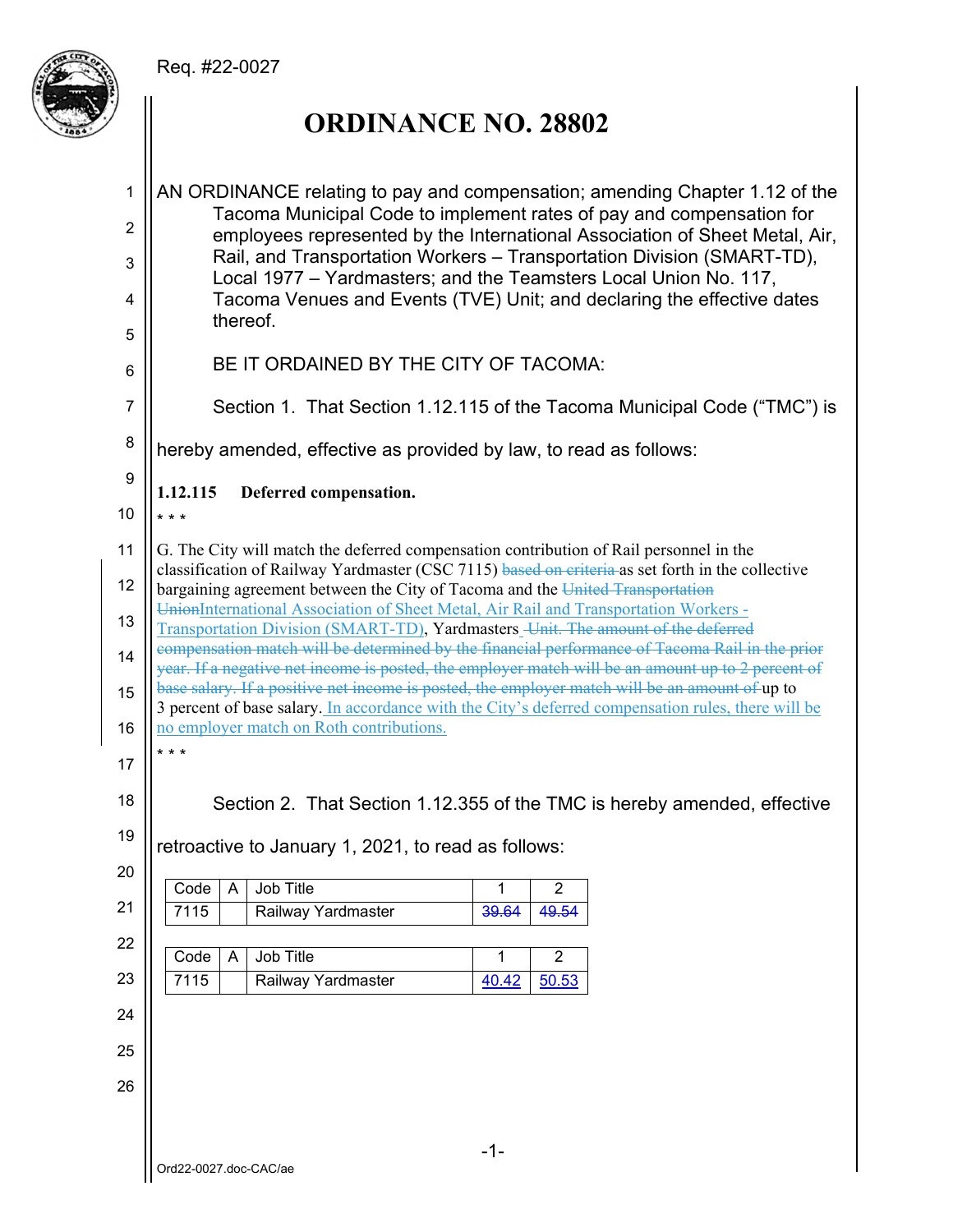

Section 3. That Section 1.12.355 of the TMC is hereby amended, effective

retroactive to January 1, 2022, to read as follows:

| $\overline{c}$   |                                                                          |
|------------------|--------------------------------------------------------------------------|
|                  | Job Title<br>Code<br>$\mathsf{A}$<br>1<br>$\overline{2}$                 |
| 3                | 7115<br>40.42<br>Railway Yardmaster<br>50.53                             |
| 4                | Job Title<br>Code<br>$\overline{2}$<br>A<br>1                            |
| 5                | 7115<br>Railway Yardmaster<br>41.23<br>51.54                             |
| 6                |                                                                          |
|                  | Section 4. That Section 1.12.355 of the TMC is hereby amended, effective |
| $\boldsymbol{7}$ | January 1, 2023, to read as follows:                                     |
| 8                |                                                                          |
| 9                | Job Title<br>Code<br>$\mathsf{A}$<br>$\overline{2}$<br>1                 |
|                  | 7115<br>41.23<br>Railway Yardmaster<br>51.54                             |
| 10               | Job Title<br>$\overline{2}$<br>Code<br>A<br>1                            |
| 11               | 7115<br>Railway Yardmaster<br>42.06<br>52.57                             |
| 12               |                                                                          |
| 13               | Section 5. That Section 1.12.355 of the TMC is hereby amended, effective |
|                  | January 1, 2024, to read as follows:                                     |
| 14               |                                                                          |
| 15               | Job Title<br>Code<br>$\mathsf{A}$<br>$\mathbf{1}$<br>$\overline{2}$      |
| 16               | 7115<br>Railway Yardmaster<br>42.06<br>52.57                             |
|                  | Job Title<br>$\overline{2}$<br>Code<br>1<br>A                            |
| 17               | 7115<br>Railway Yardmaster<br>42.90<br>53.62                             |
| 18               |                                                                          |
| 19               |                                                                          |
| 20               |                                                                          |
|                  |                                                                          |
| 21               |                                                                          |
| 22               |                                                                          |
| 23               |                                                                          |
|                  |                                                                          |
| 24               |                                                                          |
| 25               |                                                                          |
| 26               |                                                                          |
|                  |                                                                          |
|                  |                                                                          |
|                  | $-2-$<br>Ord22-0027.doc-CAC/ae                                           |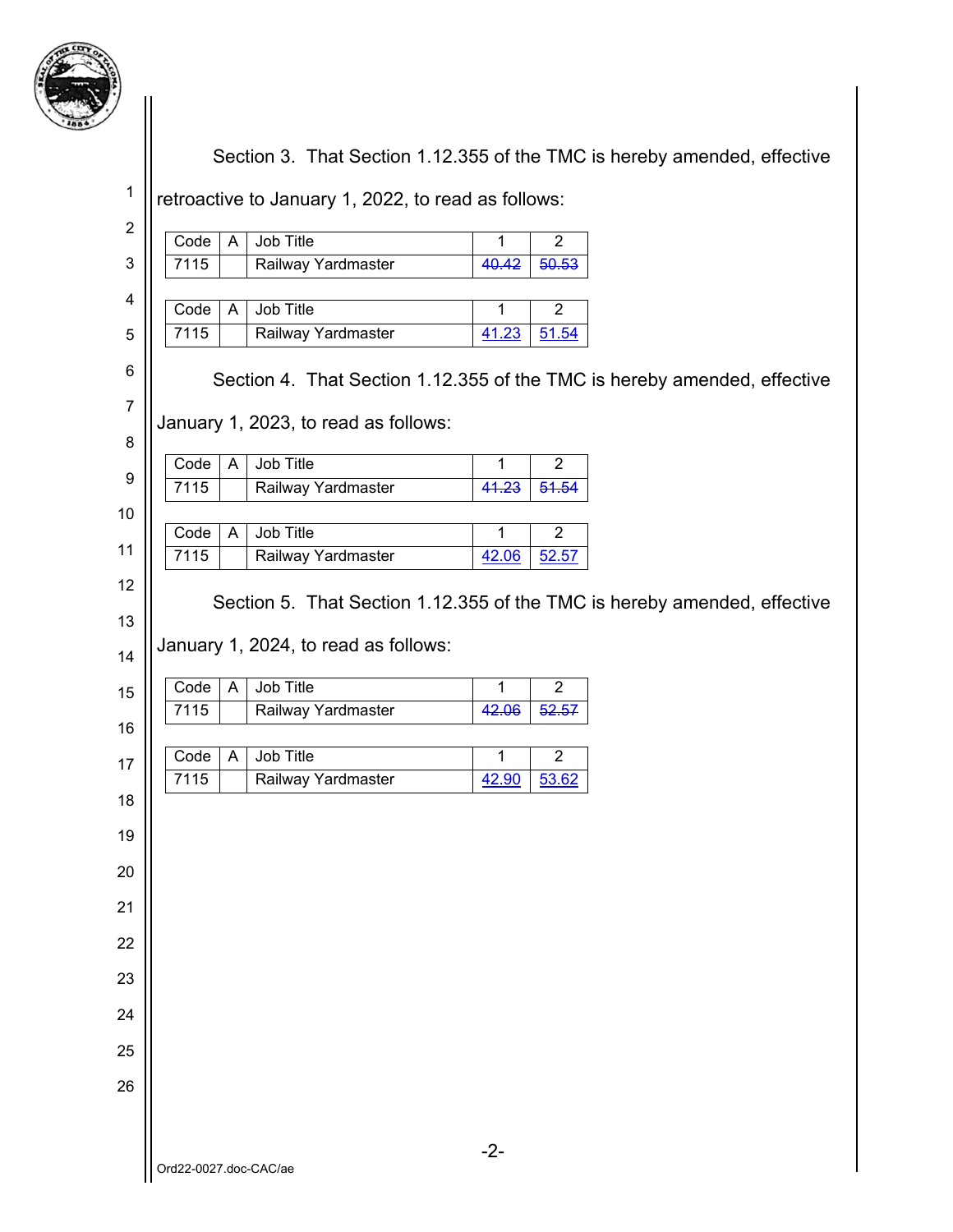

Section 6. That Section 1.12.355 of the TMC is hereby amended, effective

retroactive to January 1, 2022, to read as follows:

| $\overline{2}$ |      |   |                                                           |                  |                |       |       |                                 |       |
|----------------|------|---|-----------------------------------------------------------|------------------|----------------|-------|-------|---------------------------------|-------|
|                | Code | A | Job Title                                                 | $\mathbf{1}$     | $\overline{2}$ | 3     | 4     | 5                               | 6     |
| 3              | 6225 |   | Tacoma Venues & Events<br>Custodian                       | 47.13            | 17.99          | 18.90 | 19.84 | 20.83                           |       |
| 4<br>5         | 5051 |   | Tacoma Venues & Events<br>Electrician                     | 29.95            | 31.45          | 33.02 | 34.67 | 36.40                           |       |
| 6              | 5050 |   | Tacoma Venues & Events<br><b>HVAC Mechanic</b>            | 29.32            | 30.80          | 32.34 | 33.96 | 35.66                           |       |
| 7              | 5053 |   | Tacoma Venues & Events<br><b>HVAC Mechanic II</b>         | 32.59            | 34.21          | 35.93 | 37.72 | 39.61                           |       |
| 8              | 5048 |   | Tacoma Venues & Events<br>Maintenance Chief               | 32.11            | 33.71          | 35.40 | 37.17 | 39.04                           |       |
| 9<br>10        | 5049 |   | Tacoma Venues & Events<br>Maintenance Chief,<br>Assistant | <del>26.22</del> | 27.53          | 28.92 | 30.36 | 31.87                           |       |
| 11             | 6014 |   | Tacoma Venues & Events<br>Maintenance Worker I            | 17.98            | 48.88          | 19.83 | 20.82 | 21.86                           |       |
| 12<br>13       | 6015 |   | Tacoma Venues & Events<br>Maintenance Worker II           | 22.89            | 24.03          | 25.23 | 26.49 | 27.82                           | 29.21 |
|                |      |   |                                                           |                  |                |       |       |                                 |       |
|                |      |   |                                                           |                  |                |       |       |                                 |       |
| 14             | Code | A | Job Title                                                 | 1                | 2              | 3     | 4     | 5                               | 6     |
| 15             | 6225 |   | Tacoma Venues & Events<br>Custodian                       | 19.70            | 20.69          | 21.72 | 22.81 | 23.95                           |       |
| 16             | 5051 |   | <b>Tacoma Venues &amp; Events</b><br>Electrician          | 34.44            | 36.16          | 37.97 | 39.87 | 41.86                           |       |
| 17<br>18       | 5050 |   | Tacoma Venues & Events<br><b>HVAC Mechanic</b>            | 33.74            | 35.43          | 37.20 | 39.06 | 41.01                           |       |
| 19             | 5053 |   | Tacoma Venues & Events<br><b>HVAC Mechanic II</b>         | 37.47            | 39.34          | 41.31 | 43.38 | 45.55                           |       |
| 20             | 5048 |   | Tacoma Venues & Events<br>Maintenance Chief               | 36.93            | 38.78          | 40.72 | 42.76 | 44.90                           |       |
| 21<br>22       | 5049 |   | Tacoma Venues & Events<br>Maintenance Chief,<br>Assistant |                  |                |       |       | $30.15$ 31.66 33.24 34.90 36.65 |       |
| 23             | 6014 |   | <b>Tacoma Venues &amp; Events</b><br>Maintenance Worker I | 20.68            | <u>21.71</u>   | 22.80 | 23.94 | 25.14                           |       |
| 24<br>25       | 6015 |   | Tacoma Venues & Events<br>Maintenance Worker II           | 24.97            | 26.22          | 27.53 | 28.91 | 30.36                           | 31.88 |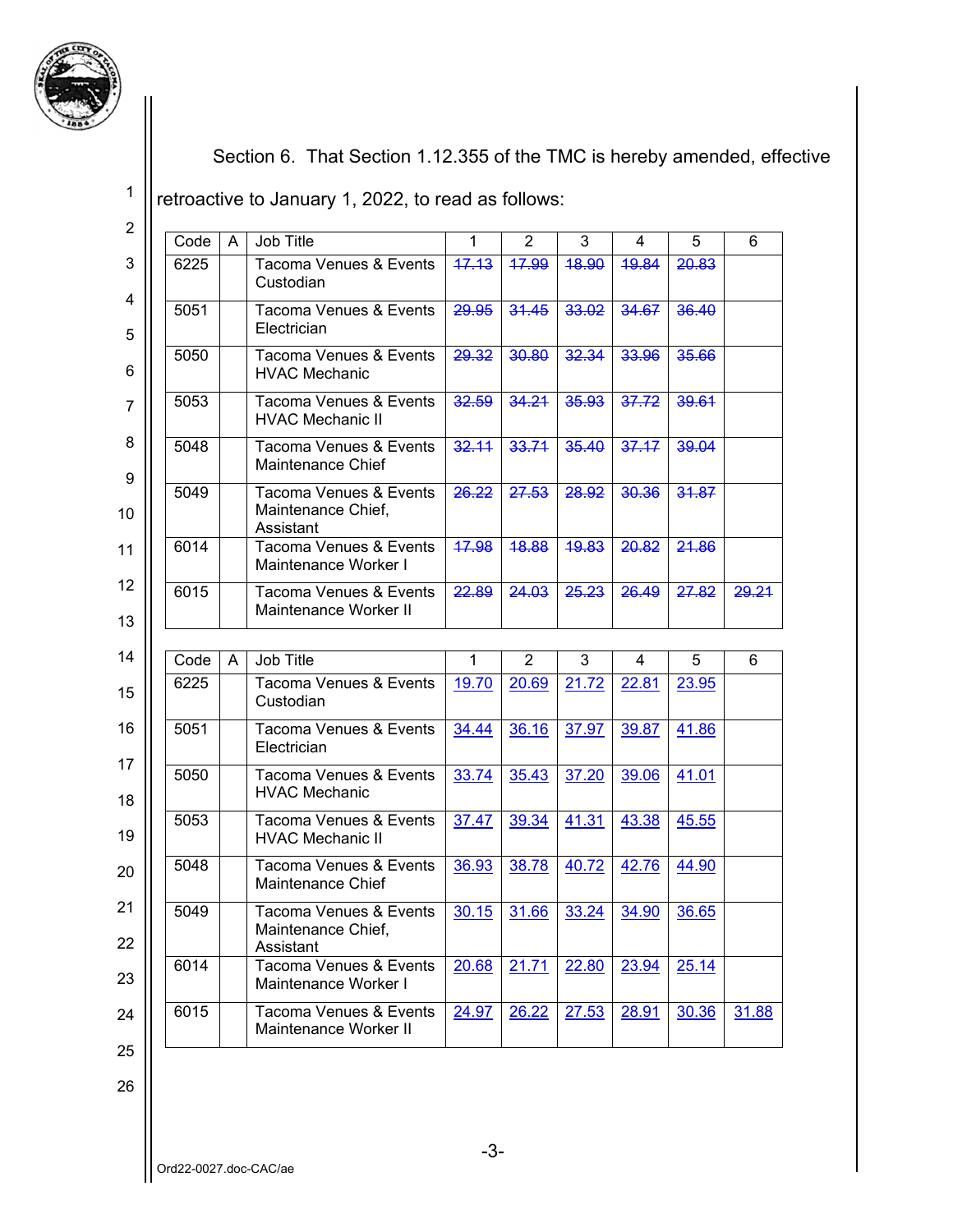

Section 7. That Section 1.12.355 of the TMC is hereby amended, effective

January 1, 2023, to read as follows:

2 3 4 5 6 7 8 9 10 11 12 13 14 15 16 17 18 19 20 21 22 23 24 25 Code A Job Title 1 2 3 4 5 6 6225 | Tacoma Venues & Events **Custodian** 19.70 20.69 21.72 22.81 23.95 5051 Tacoma Venues & Events **Electrician** 34.44 36.16 37.97 39.87 41.86 5050 | Tacoma Venues & Events HVAC Mechanic 33.74 35.43 37.20 39.06 41.01 5053 | Tacoma Venues & Events HVAC Mechanic II 37.47 39.34 41.31 43.38 45.55 5048 | Tacoma Venues & Events Maintenance Chief 36.93 38.78 40.72 42.76 44.90 5049 | Tacoma Venues & Events Maintenance Chief, Assistant 30.15 31.66 33.24 34.90 36.65 6014 Tacoma Venues & Events Maintenance Worker I 20.68 21.71 22.80 23.94 25.14 6015 Tacoma Venues & Events Maintenance Worker II 24.97 26.22 27.53 28.91 30.36 31.88 Code A Job Title 1 2 3 4 5 6 6225 | Tacoma Venues & Events Custodian 21.08 22.14 23.24 24.41 25.63 5051 | Tacoma Venues & Events **Electrician** 36.23 38.04 39.94 41.94 44.04 5050 | Tacoma Venues & Events HVAC Mechanic 36.24 38.05 39.95 41.95 44.04 5053 | Tacoma Venues & Events HVAC Mechanic II 39.83 41.82 43.91 46.11 48.42 5048 | Tacoma Venues & Events Maintenance Chief 39.83 41.82 43.92 46.12 48.42 5049 | Tacoma Venues & Events Maintenance Chief, Assistant 32.29 33.91 35.60 37.38 39.25 6014 Tacoma Venues & Events Maintenance Worker I 22.85 23.99 25.19 26.45 27.78 6015 | Tacoma Venues & Events Maintenance Worker II 25.59 26.88 28.22 29.63 31.12 32.68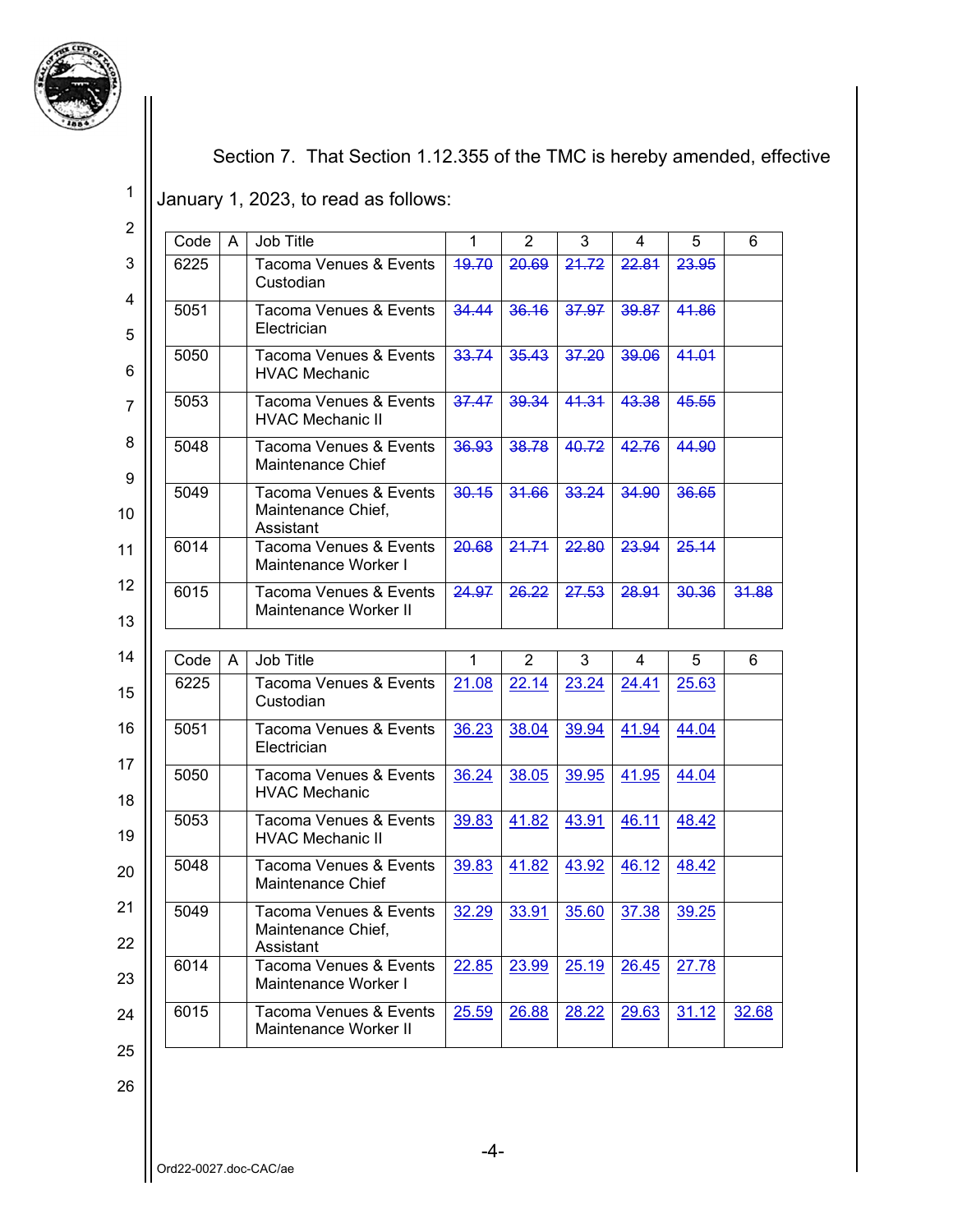

Section 8. That Section 1.12.355 of the TMC is hereby amended, effective

January 1, 2024, to read as follows:

2 3 4 5 6 7 8 9 10 11 12 13 14 15 16 17 18 19 20 21 22 23 24 25 Code A Job Title 1 2 3 4 5 6 6225 | Tacoma Venues & Events **Custodian** 21.08 22.14 23.24 24.41 25.63 5051 Tacoma Venues & Events **Electrician** 36.23 38.04 39.94 41.94 44.04 5050 | Tacoma Venues & Events HVAC Mechanic 36.24 38.05 39.95 41.95 44.04 5053 | Tacoma Venues & Events HVAC Mechanic II 39.83 41.82 43.91 46.11 48.42 5048 | Tacoma Venues & Events Maintenance Chief 39.83 41.82 43.92 46.12 48.42 5049 | Tacoma Venues & Events Maintenance Chief, Assistant 32.29 33.91 35.60 37.38 39.25 6014 Tacoma Venues & Events Maintenance Worker I 22.85 23.99 25.19 26.45 27.78 6015 Tacoma Venues & Events Maintenance Worker II 25.59 26.88 28.22 29.63 31.12 32.68 Code A Job Title 1 2 3 4 5 6 6225 | Tacoma Venues & Events Custodian 21.66 22.75 23.88 25.08 26.33 5051 | Tacoma Venues & Events **Electrician** 37.23 39.09 41.04 43.09 45.25 5050 | Tacoma Venues & Events HVAC Mechanic 37.24 39.10 41.05 43.10 45.25 5053 | Tacoma Venues & Events HVAC Mechanic II 40.93 42.97 45.12 47.38 49.75 5048 | Tacoma Venues & Events Maintenance Chief 40.93 42.97 45.13 47.39 49.75 5049 | Tacoma Venues & Events Maintenance Chief, Assistant 33.18 34.84 36.58 38.41 40.33 6014 Tacoma Venues & Events Maintenance Worker I 23.48 24.65 25.88 27.18 28.54 6015 | Tacoma Venues & Events Maintenance Worker II 26.29 27.62 29.00 30.44 31.98 33.58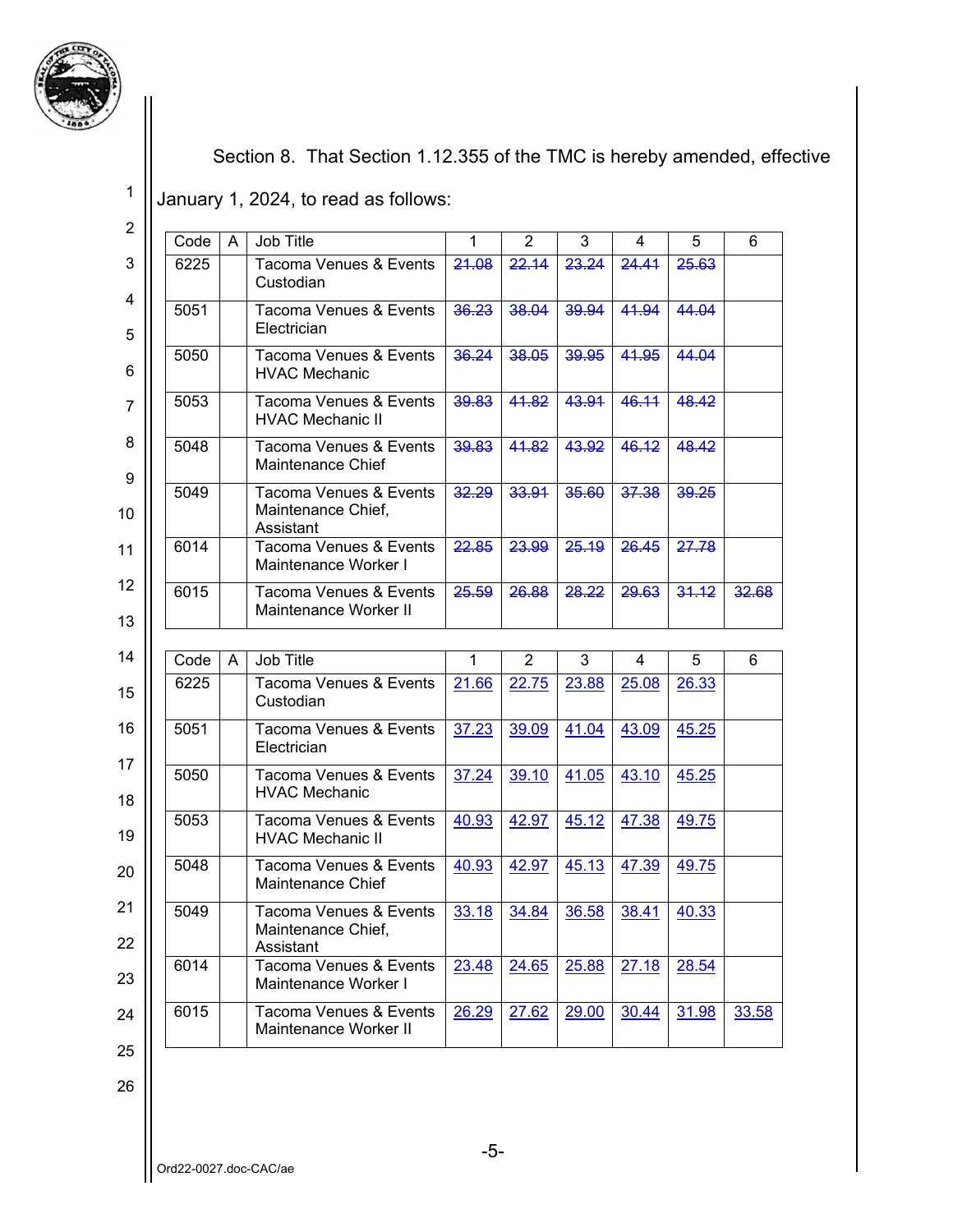

Section 9. That Section 1.12.355 of the TMC is hereby amended, effective

January 1, 2025, to read as follows:

2 3 4 5 6 7 8 9 10 11 12 13 14 15 16 17 18 19 20 21 22 23 24 25 Code A Job Title 1 2 3 4 5 6 6225 | Tacoma Venues & Events **Custodian** 21.66 22.75 23.88 25.08 26.33 5051 Tacoma Venues & Events **Electrician** 37.23 39.09 41.04 43.09 45.25 5050 | Tacoma Venues & Events HVAC Mechanic 37.24 39.10 41.05 43.10 45.25 5053 | Tacoma Venues & Events HVAC Mechanic II 40.93 42.97 45.12 47.38 49.75 5048 | Tacoma Venues & Events Maintenance Chief 40.93 42.97 45.13 47.39 49.75 5049 | Tacoma Venues & Events Maintenance Chief, Assistant 33.18 34.84 36.58 38.41 40.33 6014 Tacoma Venues & Events Maintenance Worker I 23.48 24.65 25.88 27.18 28.54 6015 Tacoma Venues & Events Maintenance Worker II 26.29 27.62 29.00 30.44 31.98 33.58 Code A Job Title 1 2 3 4 5 6 6225 | Tacoma Venues & Events Custodian 22.26 23.38 24.54 25.77 27.05 5051 Tacoma Venues & Events Electrician 38.25 40.16 42.17 44.27 46.49 5050 Tracoma Venues & Events HVAC Mechanic 38.26 40.18 42.18 44.29 46.49 5053 | Tacoma Venues & Events HVAC Mechanic II 42.06 44.15 46.36 48.68 51.12 5048 Tacoma Venues & Events Maintenance Chief 42.06 44.15 46.37 48.69 51.12 5049 | Tacoma Venues & Events Maintenance Chief, Assistant 34.09 35.80 37.59 39.47 41.44 6014 Tacoma Venues & Events Maintenance Worker I 24.13 25.33 26.59 27.93 29.32 6015 | Tacoma Venues & Events Maintenance Worker II 27.01 28.38 29.80 31.28 32.86 34.50